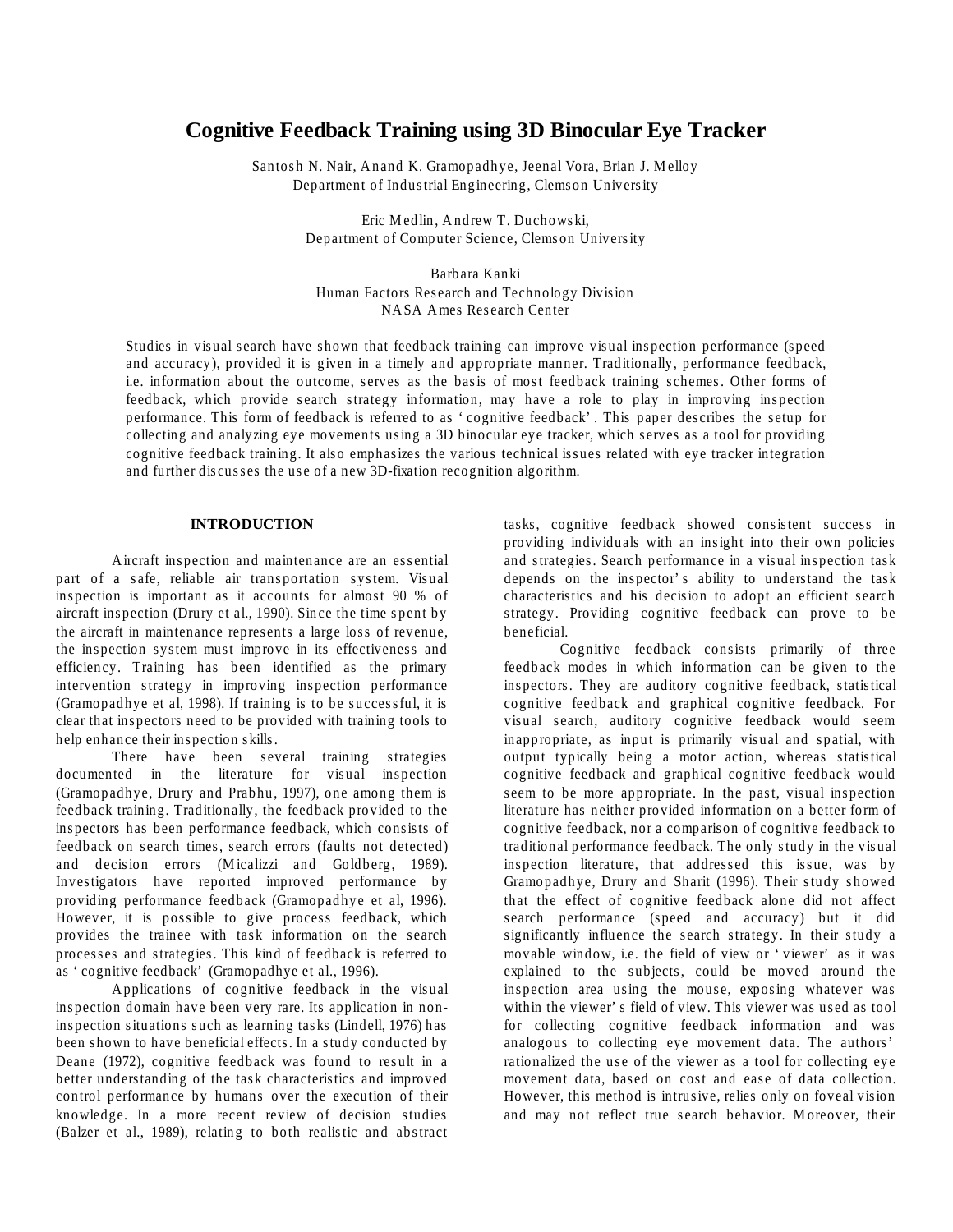results on the use of cognitive feedback may have been an artifact of the experimental setup.

In recent years, reduced cost, improved accuracy and high computational capability have enabled researchers to use non-intrusive eye trackers for a range of visual applications. This method is more accurate and is reflective of actual search behavior. Examples of this can be found in the studies conducted by Goldberg and Kotval (1998) and Wang et al (1997). These studies reported successes in understanding visual search strategies for graphical interface design and training applications respectively. Drawing from the results of these studies and the earlier study by Gramopadhye et al (1996), we see that eye movement recordings as a cognitive feedback tool may have a role to play in improving visual search performance. This paper describes the setup for collecting and analyzing eye movements in a virtual reality inspection based environment integrated with a 3D binocular eye tracking system.

# **EYE TRACKING IN VIRTUAL REALITY ENVIRONMENT**

Interest in gaze-contingent interface techniques has endured since early implementations of eye-slaved flight simulators and has since permeated several disciplines including human-computer interfaces, teleoperator environments, and visual communication modalities (Jacob, 1990; Starker and Bolt, 1990; Held and Durlach, 1993). Recent applications of an eye tracker in virtual reality environment have shown promising results in the use of the device as a component for multi-modal interface systems. Some of the examples are Jacob and Tanriverdi (2000) who used an eye tracker as a selection device in virtual reality environment and Danforth et al., (2000) who used an eye tracker as an indicator of gaze in a gaze-contingent, multiresolution terrain navigation environment. There are two types of applications of an eye tracker: one is to use it as an interactive device and the other is to serve as a diagnostic tool. The eye tracking system discussed in this paper serves as a diagnostic tool with the user's eye movements unobtrusively being recorded in real time for post-immersion analysis.

## **Eye Tracker Coordinate Mapping**

The eye movement data obtained from the tracker must be mapped to a range appropriate for the VR application. Specifically, the 2D eye tracker data, expressed in eye tracker screen coordinates, must be mapped to the 2D dimensions of the near viewing frustum. The parameters left, right, bottom, top, near and far, defines the 3D viewing frustum employed in the perspective viewing transformation. Figure 1 shows the dimensions of the eye tracker screen (left) and the dimensions of the viewing frustum (right).

To convert the eye tracker coordinates  $(x', y')$  to graphics coordinates a linear interpolation mapping is used:

$$
x = \text{left} + \frac{x'(\text{right} - \text{left})}{512} \tag{1}
$$

$$
y = \text{bottom} + \frac{(512 - y')(\text{top} - \text{bottom})}{512} \tag{2}
$$

Since the eye tracker, origin is at the top-left of the screen and the viewing frustum's origin is at the bottom-left (a common discrepancy between imaging and graphics applications), the term  $(512 - y')$  in Equation (2) handles the necessary *y*coordinate mirror transformation.



# **Figure 1. Coordinate mapping of eye tracker to 3D viewing frustum screen and example of mapping measurement.**

The above coordinate mapping assumes that the eye tracker coordinates are in the range [0,511] . In reality, the usable, or effective, coordinates will be dependent on (i) the size of the application window, and (ii) the position of the application window. Proper mapping between eye tracker and application coordinates is achieved through the measurement of the application window's extents in the eye tracker's reference frame. This is accomplished by using the eye tracker's own fine cursor movement and cursor location readout.

To obtain the extents of the application window in the eye tracker's reference frame, the application window's corners are measured with the eye tracker's cursor. These window extents are then used in the linear mapping equation. Figure 1 illustrates an example of a 600×450-application window, as it would appear on the eye tracker scene monitor. Based on the measurements shown in Figure 1, the linear coordinate mapping is:

$$
x = \frac{x^2 - 51}{(482 - 51 + 1)}(600)
$$
 (3)

$$
y = 449 - \frac{y' - 53}{(449 - 53 + 1)}(450)
$$
 (4)

The central point on the eye tracker display is (267,250). Note that *y* is subtracted from 449 to take care of the image/graphics vertical origin flip.

## **Gaze Vector Calculations**

The calculation of the point of regard in three-space depends on only the relative positions of the two eyes in the horizontal axis. The parameters of interest here are the threedimensional virtual coordinates,  $(x_g, y_g, z_g)$ , which can be

determined from traditional stereo geometry calculations.

Figure 2 illustrates the basic binocular geometry. Helmet tracking determines both helmet position and the (orthogonal) directional and up vectors, which determine viewer-local coordinates shown in the diagram. The helmet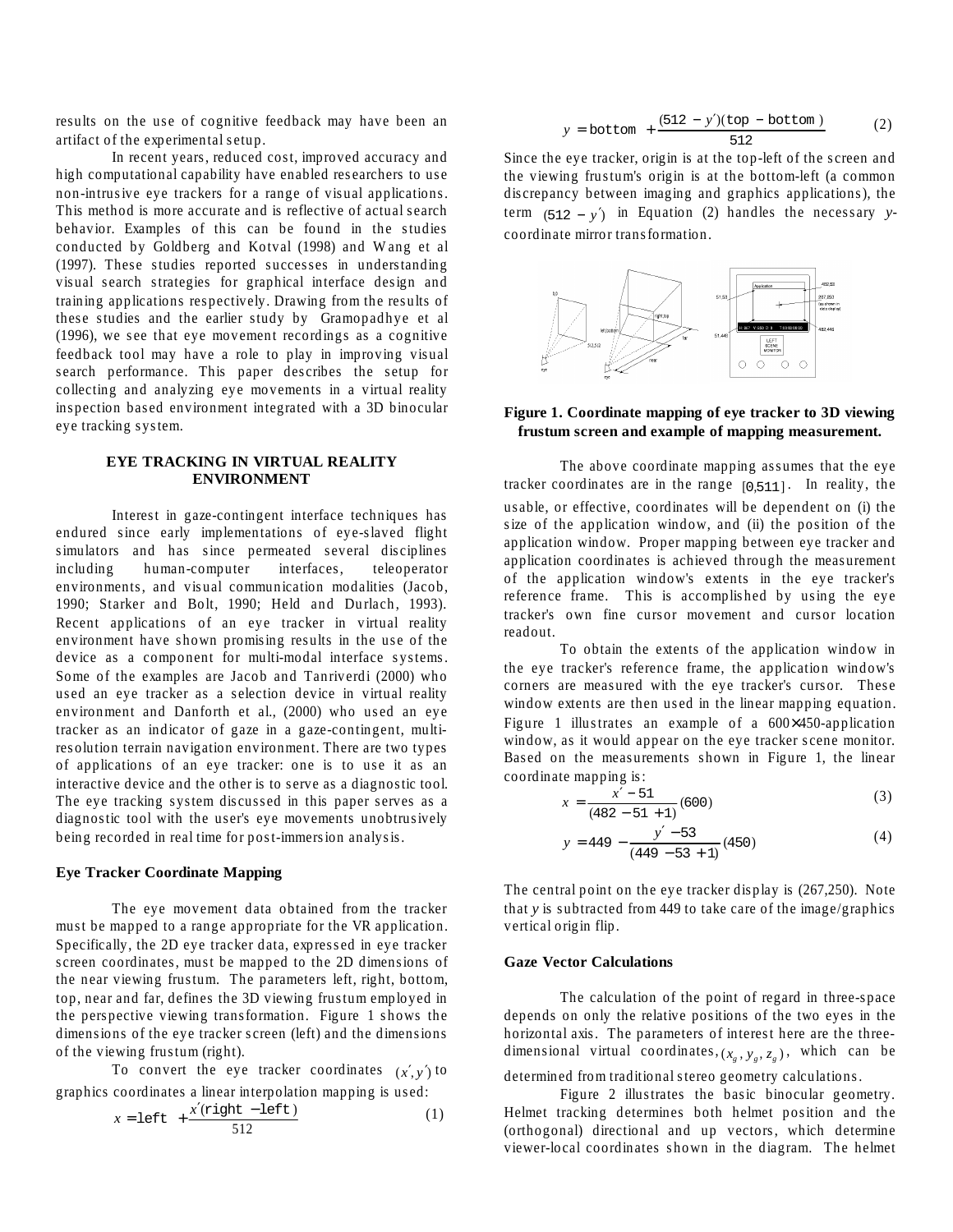position is the origin, the helmet directional vector is the optical (viewer-local  $z$ ) axis, and the helmet up vector is the viewer-local y-axis.

Given instantaneous, eye tracked, viewer-local coordinates  $(x_i, y_i)$  and  $(x_i, y_j)$  in the left and right image planes (mapped from eye tracker screen coordinates to the near view plane), and head-tracked head position coordinates  $(x_h, y_h, z_h)$ , the viewer-local coordinates of the gaze point,  $(x_g, y_g, z_g)$ , are determined by the relations:

$$
x_g = (1 - s)x_h + s(x_l + x_r)/2
$$
 (5)

$$
y_g = (1 - s)y_h + s(y_l + y_r)/2
$$
 (6)

$$
z_g = (1 - s)z_h + sf \tag{7}
$$



**Figure 2. Basic binocular geometry**

Where  $s = b/(x_1 - x_2 + b)$ , b is the disparity distance between the left and right eye centers, and *f* is the distance to the near viewing plane along the viewer-local z-axis. Gaze point coordinates based on mergence calculations given by Equations  $(5)$  --- $(7)$  are presently closely correlated with the user's head location. The right image shows the collection of gaze points from a side viewpoint. With respect to depth, the gaze points do not precisely fall on the polygonal surfaces of the environment.

To calculate the gaze/polygon intersection, the gaze point is expressed parametrically as a point on a ray with origin  $(x_h, y_h, z_h)$ , the helmet position, with the ray emanating along a vector scaled by parameter *s*. That is, rewriting Equations (5- 7), we have:

$$
x_g = x_h + s \left( \frac{x_l + x_r}{2} - x_h \right)
$$
  

$$
y_g = y_h + s \left( \frac{y_l + y_r}{2} - y_h \right)
$$
  

$$
z_g = z_h + s(f - z_h)
$$

Or, in vector notation,

 $g = h + s\mathbf{v}$  (8)

where **h** is the head position, **v** is the central view vector and *s* is the scale parameter as defined previously. The view vector **v** is obtained by subtracting the helmet position from the midpoint of the eye tracked *x*-coordinate and focal distance to the near view plane, i.e.,

$$
\mathbf{v} = \begin{bmatrix} (x_l + x_r)/2 \\ (y_l + y_r)/2 \\ f \end{bmatrix} - \begin{bmatrix} x_h \\ y_h \\ z_h \end{bmatrix} = \mathbf{m} - \mathbf{h}
$$
 (9)

where **m** denotes the left and right eye coordinate midpoint. To align the view vector to the current head orientation, the vector **m** must first be transformed to the proper

(instantaneous) head orientation. This is done by first normalizing **m** and then multiplying it by the orientation matrix returned by the head tracker.

Given the three-dimensional gaze vector, **v**, specified by Equation (9) gives the coordinates of the gaze point parametrically along a ray originating at the head position  $(x_h, y_h, z_h)$ . The depth of the three-dimensional gaze point in world coordinates is valid only if *s* > 0 .

### **Gaze Point Calculations**

The formulation of the gaze direction given by Equation (9) can be used for testing virtual gaze/polygon intersection coordinates via traditional ray/polygon intersection calculations commonly used in ray tracing (Glassner, 1989). The gaze/polygon intersection point is found on the closest polygon to the viewer intersecting the gaze ray, assuming all polygons are opaque. This polygon is found by testing all polygons in the scene for intersection with the gaze ray. To find the intersection point **g** of the gaze ray with the closest polygon, a new interpolant *t* is obtained by calculating the gaze ray intersections with all scene polygons. All such intersections are examined for which  $t > 0$ . The interpolant  $t$ is obtained by substituting the gaze ray equation into the polygon's plane equation (in vector notation):

$$
t = \frac{- (\mathbf{N} \cdot \mathbf{h} + D)}{\mathbf{N} \cdot \mathbf{v}}
$$
 (10)

where  $N$  is the negated polygon normal and  $D$  is the height parameter of the polygon's plane equation. The geometry of this calculation is depicted in Figure 3.



# **Figure 3. Ray/plane geometry.**

The calculation of the ray/plane intersection may be speeded up by evaluating the denominator of Equation (10) first. The intersection algorithm is given below.

$$
v_d = \mathbf{N} \cdot \mathbf{v}; \qquad \qquad \text{// Denominator}
$$
\n
$$
\text{if } (v_d < 0) \{ \qquad \qquad v_o = -(\mathbf{N} \cdot h + D); \qquad \qquad \text{// Numerator}
$$
\n
$$
t = v_o / v_d;
$$

Note that the ray/polygon intersection algorithm only returns the intersection point of the ray and the infinite plane defined by the polygon's face normal. Because the normal defines a plane of infinite extent, the point **g** must be tested against all of the polygon's edges to establish whether the point lies inside the polygon. This is an instance of a solution to the well-known "point-in-polygon" problem. If the point g is bounded by the perpendicular planes defined by the polygon's edges, then g lies within the polygon, otherwise it lies on the plane defined by the face normal N, but outside the polygonal region. The resulting algorithm generates a scan path constrained to lie on polygonal regions within the virtual environment.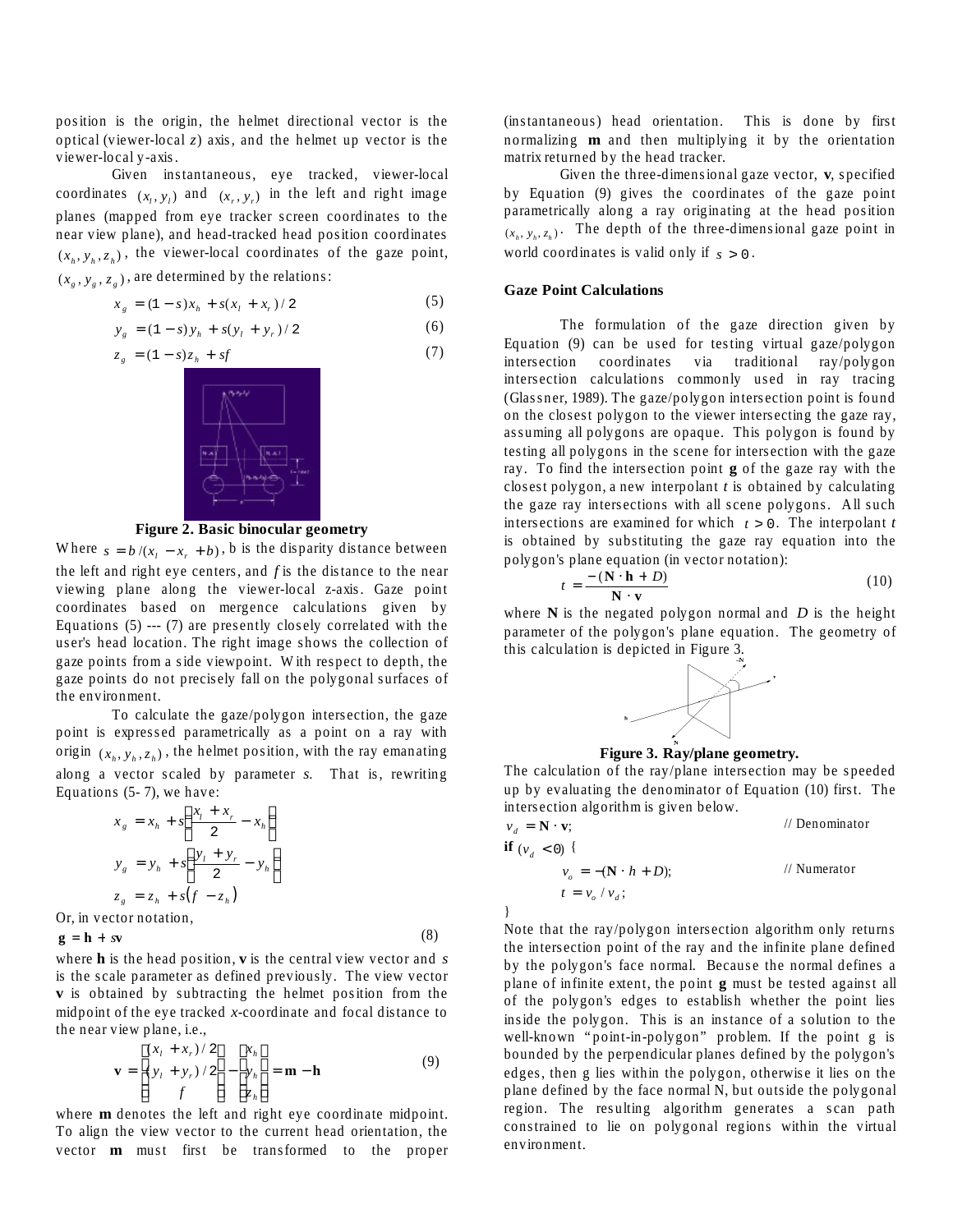#### **3D Eye Movement Analysis**

In diagnostic eye tracking virtual reality (VR) applications, the purpose of eye movement recording is to catalog the user's (overt) visual attention within the environment over time. A record of the user's fixation sequence (scan path) can be used to examine attentional qualities of the environment, the user's visual search strategies, or other related cognitive processes. The scan path is usually analyzed (in real-time or off-line) to distinguish fixations. Current 2D techniques are not always suitable for analysis of eye movements in VR since they tacitly assume that the head is fixed and the line of sight is perpendicular to the view plane. In the few VR eye-tracking studies currently being conducted, fixation analysis is often not well documented, or restricted to eye-in-head measurements. For example, Jacob's (2000) work on visual selection in an interactive VR system is based on the accumulation of fixations on potential target objects. The algorithm used by Jacob operates on eye-in-head measurements and is effectively an extension of the traditional region of interest (ROI)-based approach. The algorithm classifies fixations based on location of gaze and dwell time. This paper presents a velocity-based algorithm that operates directly on point of regard (POR) data, mapped to the (virtual) world coordinates.

#### **Traditional Eye Movement Analysis**

Traditional eye movement signal analysis techniques can be grouped into three broad categories: position-variance, velocity-based, and ROI-based (Salvucci and Goldberg, 2000). The common goal of these techniques is the location of saccades and fixations in the eye movement signal over the given stimulus (or within stimulus ROIs, as in the latter class of algorithms). Most techniques rely on the measurement of visual angle, where it is often tacitly assumed the head is located at a fixed distance to, and usually perpendicular to, the stimulus screen. The traditional approach starts by measuring the visual angle of the object under inspection on a pair (or more) of raw eye movement data points. Each such data point, usually denoted by  $(x_i, y_i)$ , is referred to as the Point Of Regard. Given the distance between POR data points, *r*, the visual angle,  $\theta$ , is calculated by the equation:  $\theta = ?2\tan^{-1}(r/2D)$ , where *D* is the (perpendicular) distance from the eyes to the viewing plane (Duchowski et al, 2000). The visual angle,  $θ$ , and the difference in time stamps, Δ*t,* between the POR data points allows velocity-based analysis, since θ/Δ*t* gives eye movement velocity in degrees visual angle per second. A common threshold of 600 deg/s (peak velocity) is used to identify saccades (and hence fixations).

#### **New (3D) Eye Movement Analysis**

In VR, an eye tracker is used to obtain raw POR data relative to the eye tracker's screen reference frame. The measured POR coordinate pair must be mapped to the extents of the application program's view port. A simple linear interpolation mapping can be used for this purpose. Care must be taken to measure the usable, or effective, application window extents, which depend on (i) the size of the application window, and (ii) the position of the application window relative to the eye tracker's reference frame. In VR, the application must also record the coordinates of the head's position and orientation. This information is usually provided by the head-tracking device, and is used to transform the mapped POR data to world coordinates in the head-centric reference frame.

#### **3 D Fixation Algorithm**

Once the real-time POR is appropriately mapped into the world coordinates, the participant's scan path is obtained by calculating points of intersection of the user's gaze with environmental polygons, termed here as gaze intersection points, or GIPs. Given the raw GIPs in three dimensions, the principle of the velocity-based calculation is identical to the traditional 2D approach, with the following important distinctions:

- 1. The head position, **h**, must be recorded to facilitate the calculation of the visual angle.
- 2. Given two POR data points in three-space,  $P_i = (x_i, y_i, z_i)$ and  $P_{i+1} = (x_{i+1}, y_{i+1}, z_{i+1})$  and the head position at each instance,  $\mathbf{h}_i$  and  $\mathbf{h}_{i+1}$ , the visual angle  $\theta$  ?is calculated from the dot product of the two gaze vectors defined by the difference of the POR and head position:

$$
\mathbf{q} = COS^{-1} \frac{g_i \cdot g_{i+1}}{\parallel g_i \parallel \parallel g_{i+1} \parallel}
$$

where  $g_i = p_i - h$  and h is the averaged head position the sample time period. With visual angle,  $\theta$ , and the time stamp difference between  $p_i$  and  $p_{i+1}$ , the same velocity-based threshold can be used as in the traditional 2D case. Because all calculations are formed in world coordinates, no conversion between screen resolution and distance to target is necessary.

In order to validate the data generated by the fixation algorithm, a search task trial was performed. The eye tracker used is a binocular ISCAN unit built into a Virtual Research V8 Head Mounted Display (HMD). Although the eye tracker operates at 60Hz (video rate), due to software limitations the effective sampling rate was 30Hz. HMD position and orientation tracking was by an Ascension Flock Of Birds (FOB).

Assuming fixation durations of range 150ms–600ms (Irwin, 1992), the expected number of fixations for a trial run of 17.113 seconds in length is approximately 45 (with range of 28–114 fixations of 600ms and 150ms durations, respectively). The 3D-fixation algorithm detected 293 fixations, clearly overestimating the number of fixations. This result is not surprising, however, and is mostly likely due to the short filter used in the velocity-based analysis. The filter is mathematically appropriate for calculating velocity, but due to its short length, it is known to be quite noisy. However, the filter gives a good first approximation, and because of its short length, is suitable for real-time applications. For more robust off-line fixation analysis, a longer filter should be used. Hence, further evaluation of the algorithm is required.